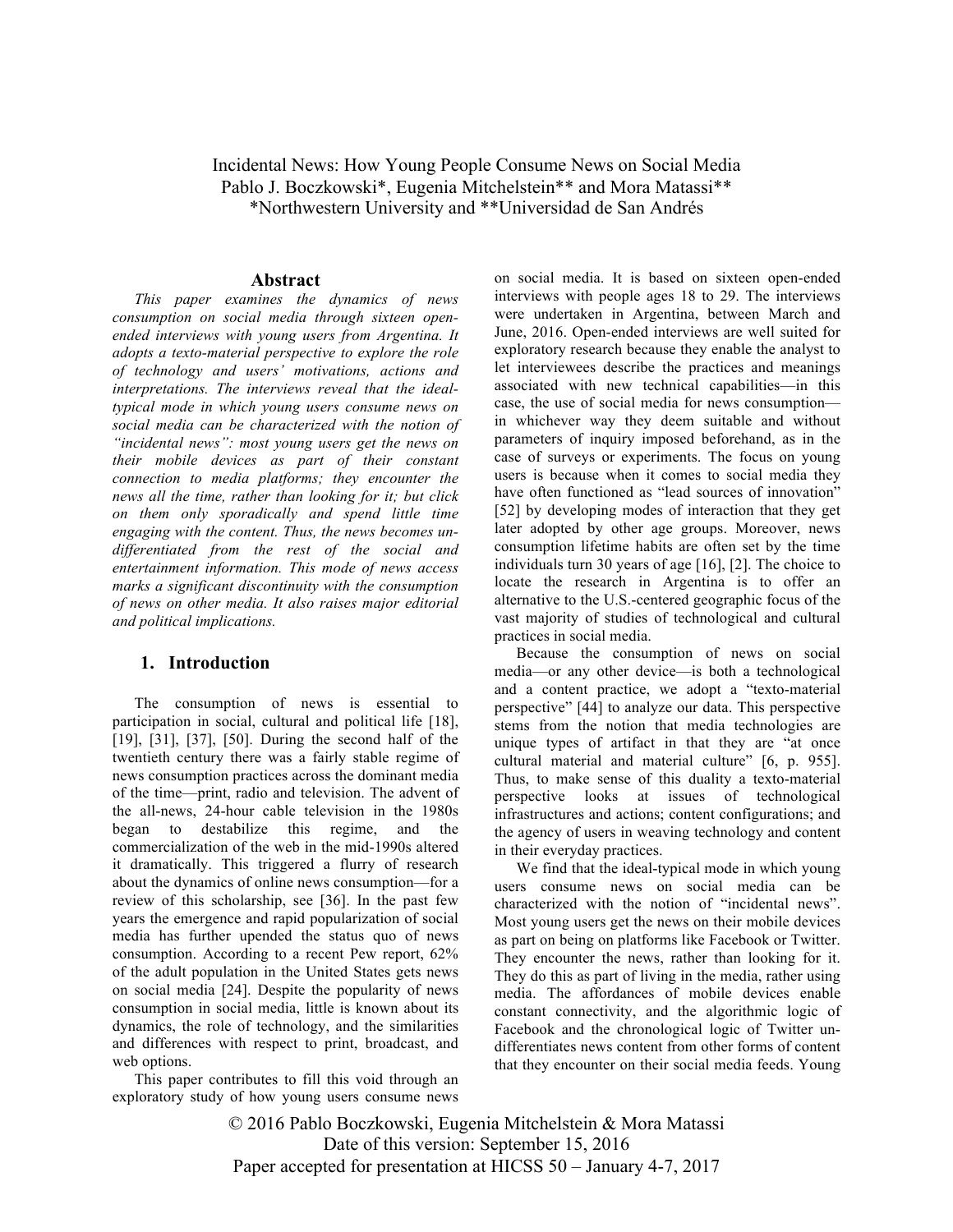users encounter news on social media all the time, but click on them only sporadically--and once they do they spend little time reading or viewing the content. News consumption is integrated into broader patterns of social media sociability, but at the expense of understanding the news report as a unique entity that deserves special attention and has an integrity of its own—the notion that a newspaper or a television show is an authoritative rendition of the day's main events loses significance in the social media maelstrom. Thus, the emergence of incidental news marks a significant discontinuity with the consumption of news in print and broadcast media, and, albeit to a lesser extent, with the consumption of news on the web using computers. There was incidental learning of news in print and broadcast media, as has been argued by a number of scholars, and it increased with the advent of the internet [18], [30], [49]. But it was secondary to the more purposeful consumption of news. By contrast, what we describe in this paper as "incidental news" is the predominant mode of information acquisition among young consumers. This, in turn, raises major editorial and political implications that we explore in the last section of this paper.

#### **2. Related work**

## **2.1. News consumption in print and broadcast media<sup>1</sup>**

There has been a long tradition of scholarship on the social and cultural character of news consumption in print and broadcast media. Three consistent findings are relevant for this study. They are that news consumption in these media re highly routinized; structured along predictable temporal and spatial dimensions; and that they are integrated into the relational patterns of daily life.

The habitualization of news consumption manifests itself in at least two interrelated ways: the interpenetration of the practices whereby people get the news with those that pertain to other domains of daily life, and the adoption of specific routines to organize these practices. For instance, Gauntlett and Hill [21] argued that sometimes people select channels and shows less based on ideological affinity or quality and more on their own temporal availability given whatever else was going on in their day. Lull [33] adds that in the home setting, viewing routines emerge relatively rapidly within the television season and get reproduced without much explicit discussion. Finally, Bogart [9] notes that newspaper reading practices are also habitualized, with many readers starting with the front page and systematically going through the rest.

Studies of news consumption in print and broadcast media have also underscored the organization of this activity along spatial and temporal coordinates. The default space of news consumption in these media has been the home, in particular for television [14], [32], [38], [45]. Webster and Phalen [53] note that this shows up in audience ratings and program availability, which increase at the end of the work day. By contrast, radio and print news get also accessed in the transition to and from work, in addition to the home space. Moreover, for newspapers in particular, news consumption increases during the weekend, especially on Sunday [9]. These temporal patterns are fairly stable but not fixed, since people availability affect them, in particular the amount of leisure time available [21].

Finally, a host of studies have shown how the practices of consuming news in print and broadcast media are intertwined within the interactional patterns of daily life [8], [11], [25], [34], [41], [42]. This applies to television viewing and family conversations [32], newspaper reading and workplace interactions [9], and sociability outside of the home and work environments [3], [28].

#### **2.2.News consumption in digital media**

The advent of news on bulletin boards and online services first, and then on the web, triggered the emergence of scholarly research aimed at understanding the dynamics of news consumption using computerized devices [35], [36]. Two lines of research are particularly relevant for present purposes: whether the advent of online news complements or displaces news consumption in print and broadcast media; and whether online news consumption alters the temporal and spatial coordinates of getting the news in those media.

Concerning the former, the scholarship has been divided into two opposing camps. One argues that the consumption of online news complements that of print and broadcast media [39], [40], [48], [51], [54]. The alternative camp suggests that there is a displacement effect whereby increased consumption of online news decreases time and attention devoted to news in print and broadcast media [17], [20], [22]. Of particular relevance to this paper, the research shows that

© 2016 Pablo Boczkowski, Eugenia Mitchelstein & Mora Matassi Date of this version: September 15, 2016 Paper accepted for presentation at HICSS 50 – January 4-7, 2017

<sup>&</sup>lt;sup>1</sup>This research compares news consumption through social media to news consumption on broadcast and print media. Consumption of other types of content, such as fiction or entertainment, is organized differently in both legacy and new media.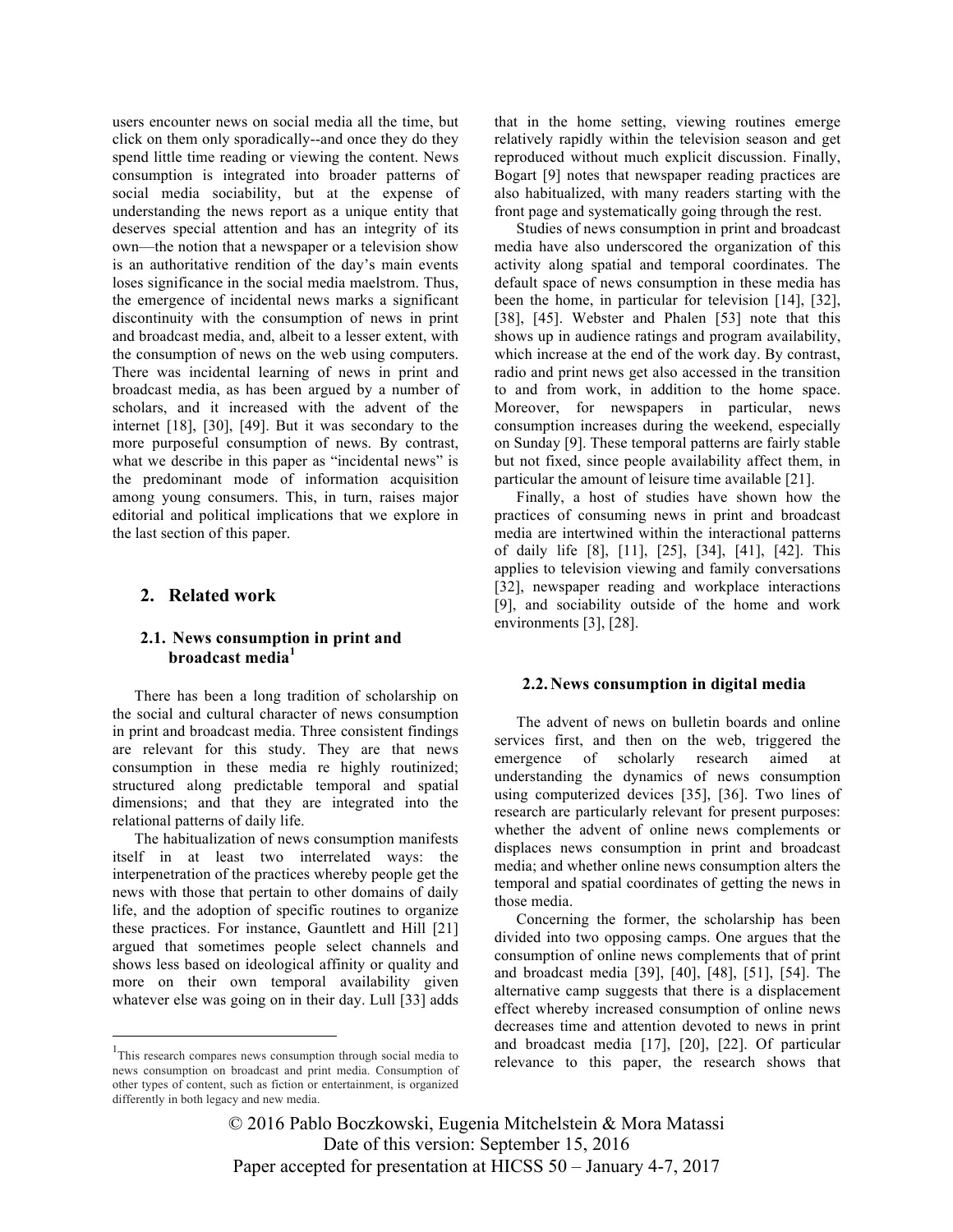displacement is greater among better educated and younger users [1], [13], [15], [16], [20].

Regarding the latter, the work of Boczkowski [5] on the consumption of online news at work shows patterns of both discontinuity and continuity with respect to the consumption of news at home in print and broadcast media. The research reveals two ideal typical forms of news consumption, a "first visit" which is habitualized, longer and usually earlier in the day, and "subsequent visits" that are not habitualized, much shorter in duration, and normally later in the day, and are centered on getting news updates during breaks from work. The "subsequent visits" are discontinuous from the highly routinized forms of news consumption in print and broadcast media. Patterns of news consumption at work show the continued importance of integrating this practice with broader interactional patterns since many times a person consumes news to talk about it with co-workers.

### **2.3. Digital news consumption and social media**

Because the consumption of news on social media is a relatively recent phenomenon, research on it is still sparse. But there are two sets of issues emerging from the existing literature that inform the current paper. First is a general understanding of the dynamics of the phenomenon. Second is the notion that news on social media emerge from a novel set of practices called "ambient journalism".

Two findings from the handful of empirical studies currently available on news consumption in social media are particularly relevant for present purposes. First, Bucholtz [10] found that increased news consumption on social networking sites was tied to decreased news consumption on other media platforms, thus indirectly contributing towards a displacement effect. Second, Shim and colleagues [43] showed that use of mobile communication devices shapes news consumption on social media. This is supported by the conclusion from Choi's [12] study that greater number of mobile devices is correlated with more news being consumed on social media.

Hermida [27] argued that the growth of social media networks like Twitter led to the emergence of a new form of always-on and ubiquitous awareness system that he called "ambient journalism." His account focused on the production side of ambient journalism and made assumptions about the audience uptake and contributions to this new ecology of information. Empirical research on what actually users do when they engage with this new form of journalism has been sparse. Hermida [26] noted the potential of

such research: "The extent to which such systems of ambient journalism allow citizens to maintain an awareness of the news events and the conversation around them would be a fertile area for future study". The present study aims to contribute towards this goal.

## **3. Methodology**

This paper is based on sixteen open-ended interviews with young (ages 18-29) consumers of digital news in Argentina. The interviews were conducted face-to-face by a team of research assistants coordinated by the third author and supervised by the first two. All but one of the interviews took place in the city of Buenos Aires—the nation's capital—and surrounding towns between March and June, 2016; one of them was led in the city of Córdoba. Interviewees chose the location of the interviews, which lasted an average of 45 minutes and were tape-recorded and transcribed in their entirety.

Interviewees were recruited using a snowball sampling technique adapted to the team approach to data collection. That is, each research assistant invited a distant contact to be interviewed by another research assistant in the team. These contacts were diverse in terms of gender. At the end of the interview, each interviewee was requested names of three-to-five of their acquaintances and the interviewer requested permission to contact one or more of them for the purposes of this study. On a random basis, some of these acquaintances were approached and the others were placed on a waiting list. This procedure was repeated with each person who was subsequently interviewed. The final sample consisted of 5 men and 11 women, and had a mean age of 22.8 years-old. Based on their education level, which almost always included pursuing a college degree, participants belonged to upper or upper-middle socioeconomic strata of society.

Data analysis began after the first few interviews and continued in parallel with the data collection process. The data were analyzed in a grounded theory fashion. The authors read the transcripts, looking for recurring themes in an iterative fashion until a theoretical interpretation of the phenomena under study emerged and gradually solidified [44].

# **4. Findings**

Drawing upon the texto-material perspective briefly outlined in the Introduction, in this section we first examine the key technological affordances in both hardware and software that are implicated in online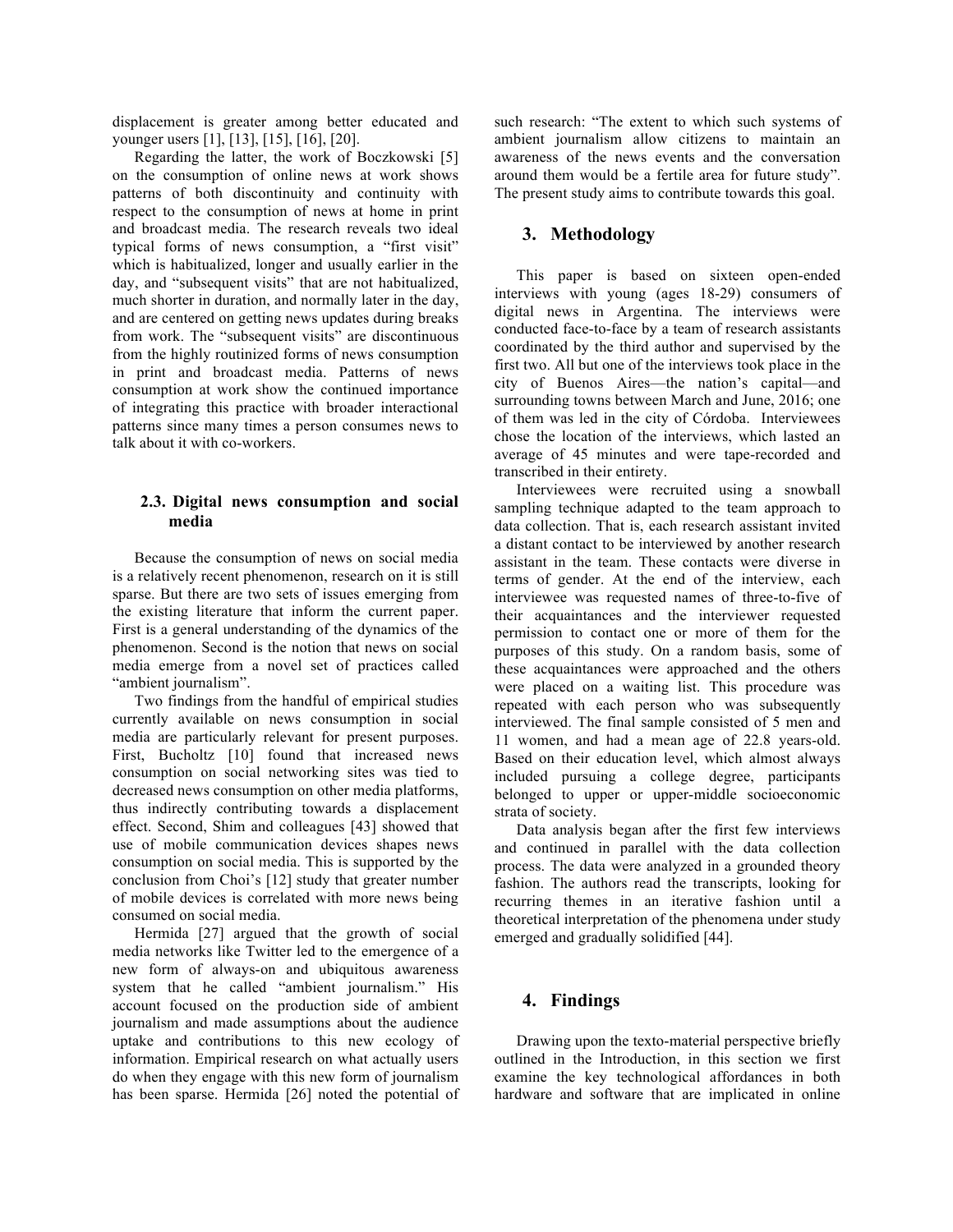news consumption in social media by youth. Then we look at the content practices associated with this mode of news consumption. As will become evident in the paragraphs that follow, users' agency weaves together these material and textual dimensions of media use.

#### **4.1.Material matters**

When we asked interviewees to rank their everyday use of screen devices, they almost invariably put mobile phones at the top, followed by computers and television sets. When we invited them to elaborate on their respective rankings, they usually noted that mobile phones were the most important screen device for them because they used them more often than any other device, and for a multiplicity of purposes including news consumption. By contrast, computers and television sets were used much less frequently and normally for a single-use purpose—instrumental goals such as work and study for the former, and entertainment for the latter. For instance, a 24-year-old female undergraduate student shared that "*my mobile phone is what I use the most due to constant communication, with family, friends, [and] my boss. And then the computer. I use my computer a lot for college, and also for my job*" [P6]. In a similar vein, a 22-year-old female undergraduate student said that "*I use my computer almost exclusively for college stuff. My mobile phone would be for a general use*" [P9].

The primacy of the mobile phone shapes news consumption among young people: the vast majority of them said that it is through this device that they access news stories on a regular basis. Furthermore, in most cases this consumption is somewhat seamlessly integrated with their use of social media. When they visit Facebook, primarily, and Twitter, secondarily, they encounter information about a news story and if it catches their attention, they often click on the link to find out more about the news. For instance, when asked about the most recent time he had learned about a news story, a 28-year-old male worker in the commercial sector said "*the truth is that I was on Facebook and on my wall somebody shared a story, so I clicked on the link because it interested me… It was casual [news consumption] because that topic interested me in particular. Otherwise, I do not normally visit the sites of digital newspapers or things like that*" [P2]. Another interviewee shared a similar practice, but also noted a certain spillover effect whereby an incidental visit to a news site might lead to more time spent looking at its content: "*In general I go [to a news site] through Facebook because somebody shared an article… And then I look at the other headlines and if there is one that catches my eye, I click on the story*" [P9].

To further understand the dynamics of incidental news consumption it is worth noticing that most of our interviewees do not see themselves as using social media but as living in them, as a digital environment that is akin to the urban and natural environments that envelop their daily lives. A 19-year-old college student put it as follows: "*For two months I stopped using Facebook. But then I realized that it was hard… One always wants to fight against the system, but you can't live outside of it*" [P16]. Another college student says she is on social media "All the time. I grab my cell phone and [look at them] all the time" [P15]. A 29 year-old male worker in film production commented that "*you have to use [Facebook] because today it is the way that you have to communicate*" [P5].

Thus, in the same way that a person might run into a forgotten acquaintance on the street or see a beautiful bird while running in the park, our interviewees encounter news while they spend their time living in social media. For instance, a 19-year-old female undergraduate student said that "*I use Facebook every day… Since I have a mobile phone, access [to Facebook] is very easy, so you have a second to spare and you look and find out information*" [P3]. This derivative character of news consumption on social media is further reinforced by the algorithmic logic of Facebook and the chronological logic of Twitter, which add to erase the difference between a news story produced by a media company and the posts about funny kittens or vacation photos contributed by regular users connected through Facebook and Twitter. The worker in the commercial sector told the interviewer that "*I read what others share on Facebook because it is now like a mass of information, or disinformation, and there is a lot [of it] so I look at it quite a bit*" [P8].

The combination of living in social media (instead of using it more purposely and sporadically, as in the case of print or broadcast media) and consuming news incidentally on it (as opposed to doing it as a deliberate and discreet habit) turns media frenzies into more effective ways of capturing the attention of the young population than what was the case with traditional media. Viralization via Facebook sharing or Twitter trending appears to make the public's attention rapidly coalesce. A 27-year-old female media producer explained that she has two "mechanisms" that drive which stories she reads: "*One is because I have an a priori interest… The other is because I see [a story] replicated many times, usually on Facebook*" [P10]. A 21-year-old female college graduate shared a similar mechanism, in her case on Twitter: "*I read the news story about the person who killed someone in the business district because I saw that 'business district' was a trending topic and so I wanted to see what's going on*" [P1].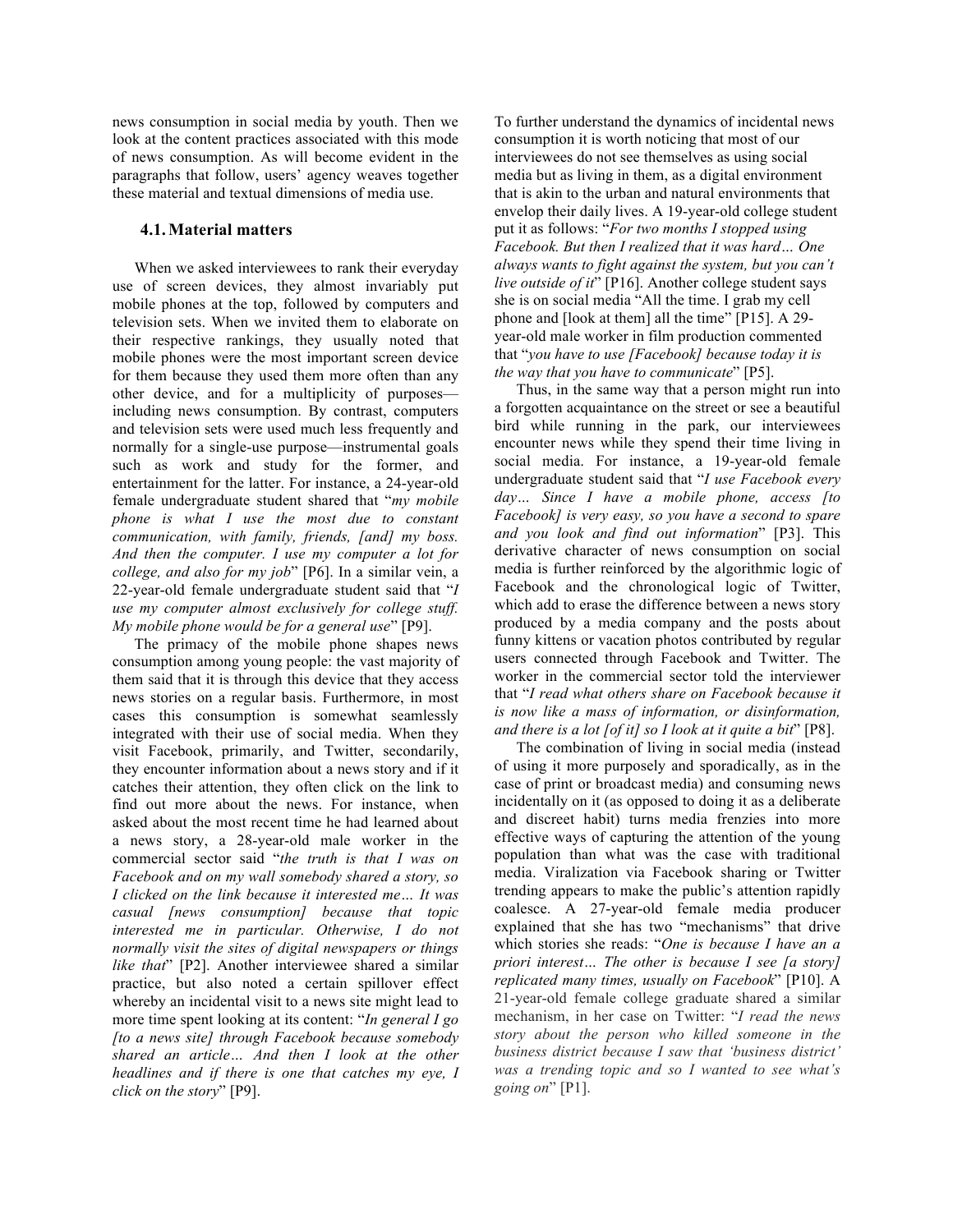#### **4.2.Content practices**

The incidental news consumption on social media is linked to acquiring information multiple times a day, in an unroutinized fashion, spending very short periods of time doing it, and reading the content partially. A 20-year-old female undergraduate student said that "*I read a story as I get into her car, then stop while I travel, and when I get to college while I enter through the building [where she has class] and read another story*" [P7]. Another interviewee, a 20-year-old female college student, noted that "*it isn't that I have a set amount of time that I devote [to news consumption]… some days I don't read anything and others I read everything that shows up [on my social media feeds]*" [P4].

When they look at a story, most interviewees describe a very superficial reading of the texts. A 22 year-old female college student commented, "*I read the headline, the lead and then skim-read the content [of the article]*" [P9]. Another interviewee concurred: "*I do a scan of headlines, and if there is anything that interests me a lot, then I click [on the story]*" [P10]. In some cases, these content practices elicit feelings of guilt: "*the truth is that I should read more [the news]*", [P3] and "*I don't want to get to my job and realize that something happened and I didn't know*" [P8]. But these feelings of guilt do not seem to be powerful enough to effect a change of practices.

It is worth comparing these content practices associated with incidental news consumption with those that prevail in the case of the consumption of entertainment. In this latter case, our interviewees refer to a suite of practices that takes place in relation to the television or computer screen; appear to be intentional and fairly differentiated—even in the presence of the second screen phenomenon, focus primarily on the material on the screen; and is longer in duration than in case of news. For instance, a 20-year-old female college student said that "*if I have time to sit down and watch a movie or a television show, I go to the TV, or otherwise on the computer*" [P4]. As the previous participant noted, devoting significant time to consuming entertainment implies some degree of scheduling. This seems to be related to a connection between consuming entertainment content and pleasure that is absent in the case of news: "*the moment of saying, 'hey, how about if we see a chapter of this [television show]?' is very enjoyable. It doesn't have to do with everyday routines or anything like that, but with something [enjoyable] that we allow ourselves [to experience]"* [P10].

## **5. Discussion**

The interviews with sixteen young users of digital media reveal that news consumption on social media can be captured with the label of "incidental news". They encounter news items, rather than actively looking for them, as part of their constant connection through social media, often through their mobile devices. This mode of access un-differentiates news from other types of information content, such as postings from friends and family on social media feeds. It also is tied to a low degree of attention to journalistic information: young users click on news items sporadically, if at all, and engage with them only superficially on most occasions.

The incidental mode of news consumption on social media runs counter to the findings about high routinization of news consumption on print, broadcast, and to a somewhat lesser extent, on the web. There was no trace of stable temporal and spatial patterns in news access among the subjects of this study, little predictability either for themselves or for content producers. Boczkowski [5] examined the transition of news consumption on print and broadcast at the home space and at leisure time to the web, at the time and place of work. This transition included the combination of a first visit, relatively long, planned, highly habitualized—akin to the routinization of print and broadcast news consumption at home—with subsequent, shorter visits to news sites to get updates during brief and mostly unplanned breaks at work. Incidental news access resonates with these subsequent visits, without the grounding of the first visit. Moreover, the location of accessing news content has moved from home and work to everywhere and nowhere in particular at the same time. News consumption on social media via mobile devices is no longer structured along the ebbs and flows of the workday, but rather interspersed throughout the day without the predictability that characterized access to news in print newspapers, radio, television, and computers.

The analysis of incidental news strengthens the centrality of the integration of media consumption with the social interactions in daily life, but puts a new spin on it. For the participants, sociability is not only facilitated by using media and news as social currency, exchanged at the water cooler at work or social events; it is also conducted within social media, seamlessly integrating information from friends, co-workers and family with editorial content curated by a combination of friendship networks and the algorithms of social media platforms. That is, consumers are presented with news items in part because their friends post about them but also in part because social media and news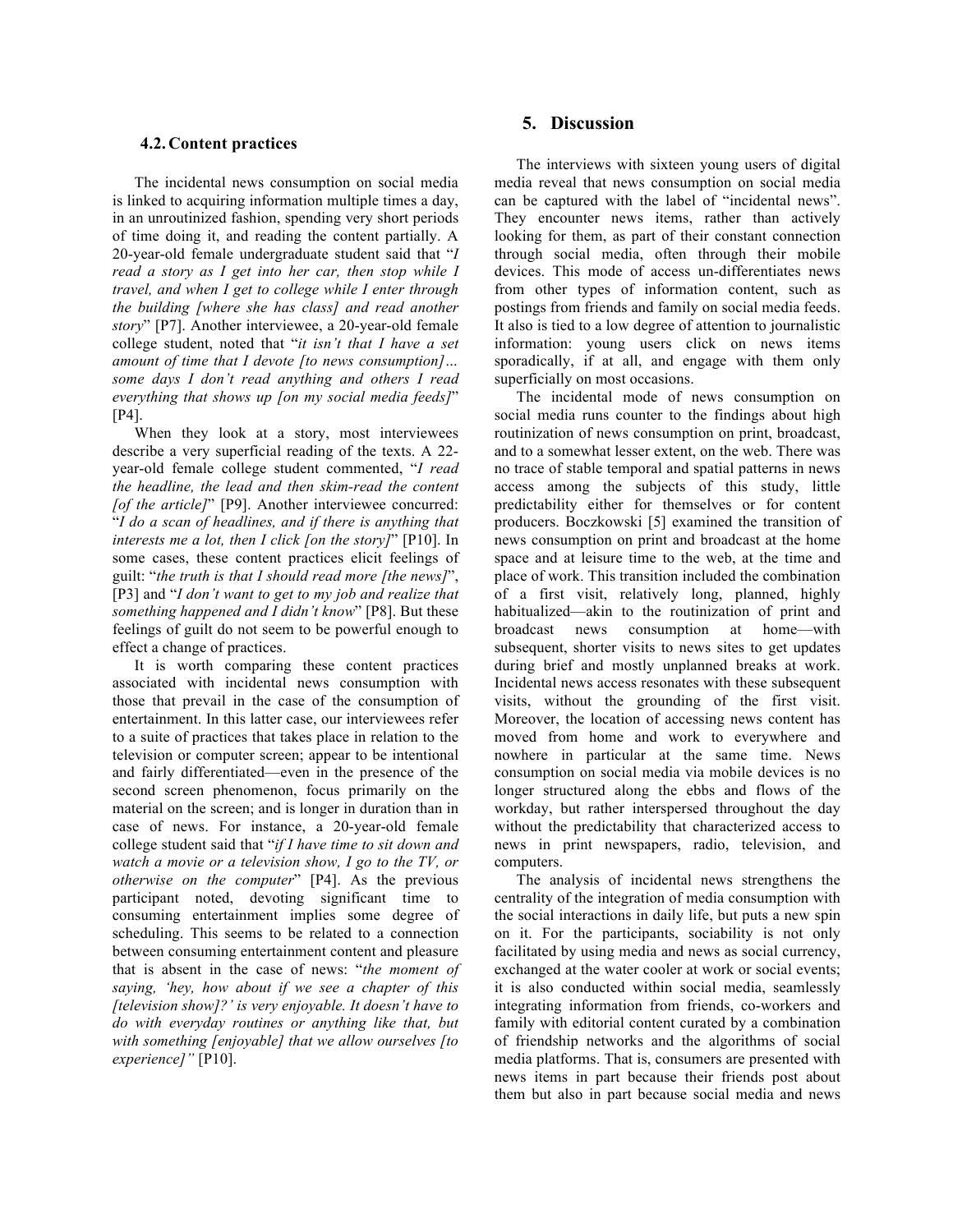companies push that content. Connection between media and sociability is furthered by social contacts sharing news items and posting comments about them, all through the same mobile device, permanently in the hands or the pockets of participants. Our interviewees show the extent to which news and sociability are always just a swipe away, un-differentiated and inextricably linked on social media.

The centrality of news consumption on social media signals what might become a definitive turn from the complementarity of time spent consuming news between print and broadcast media with online news, to digital sources displacing "old" media particularly among young audiences. The mobile device has become the main connection with the world of information, while television appears to be relegated mostly for entertainment, and the computer for work and study purposes. Print artifacts seem almost entirely absent from young people's news repertoire. This constant, low-grade level of awareness of news illustrates how the concept of ambient journalism hypothesized by Hermida [26] works on the ground, and points to a radically new ecology of information. In this new environment, the cost of getting audiences' sustained attention is raised for routine news—which is most of the news that is produced and consumed—but might be dramatically lowered for events triggering media frenzies, thus putting a new spin on the normative model of journalism sounding burglar alarms when important events for the polity take place [55]. This new ecology of information also lowers the bar for sharing and commenting on everyday life events, although these events might not necessarily be the most newsworthy in the old media environment, of highly routinized and bureaucratically focused news.

The increasing prevalence of what we have described as "incidental news" consumption on social media among youth creates several challenges for professional content producers, two of which we would like to highlight. The first one is the demise of a privileged place of news in the informational hierarchy, which is in turn linked to news organizations losing their agenda-setting power [4], [7], [46]. The weakening of agenda-setting is compounded with the de-intermediation effects of users following politicians, sports stars, show-business personalities and other news makers directly on social networks. It is also compounded by the re-intermediation consequences of respondents accessing news content through the recommendation—shares or retweets—of friends, family or other social media contacts, in a reversioning of the two-step flow process proposed by Katz and Lazarsfeld [29] more than sixty years ago.

# **6. Conclusion**

In this paper we have examined the consumption of news in social media among youth. Our account shows the emergence of a novel ideal-typical mode of news consumption that what we have called "incidental news" and that has become the dominant mode of information acquisition for this segment of the population: news content encountered on mobile devices while visiting social media sites, in a process that is derivative of social media interactions rather than deliberately sought for—as opposed to the consumption of entertainment content on television. In this novel mode of news consumption young consumers are surrounded by news content that is undifferentiated from other types of content on their social media feeds. They are exposed to them constantly but clicked on sporadically and very little time is devoted to reading or watching the stories. We have argued that the emergence of incidental news signals a major discontinuity with the information ecologies associated with the consumption of news on print and broadcast media—and, to a lesser extent, with the consumption on news sites via laptop or desktop computers—and elaborated on its key editorial and political implications.

# **7. References**

[1] Althaus, S. L., Cizmar, A. M., and Gimpel, J. G, "Media Supply, Audience Demand, and the Geography of News Consumption in the United States", Political Communication, 26(3), 2009, pp. 249 - 277.

[2] Barnhurst, K.G. and Wartella, E., "Young citizens, American TV newscasts and the collective memory", Critical Studies in Media Communication, 15(3), 1998, pp. 279-305.

[3] Bausinger, H., "Media, technology and daily life", Media Culture & Society, 6(4), 1984, pp. 343-351.

[4] Bennett, W. L., and Iyengar, S., "A new era of minimal effects? The changing foundations of political communication", Journal of Communication, 58(4), 2008, pp. 707-731.

[5] Boczkowski, P. J., News at work: Imitation in an age of information abundance, University Of Chicago Press, Chicago, 2010.

[6] Boczkowski, P. and Lievrouw, L. A., "37 Bridging STS and Communication Studies: Scholarship on Media and Information Technologies", The handbook of science and technology studies, 2008, p. 949.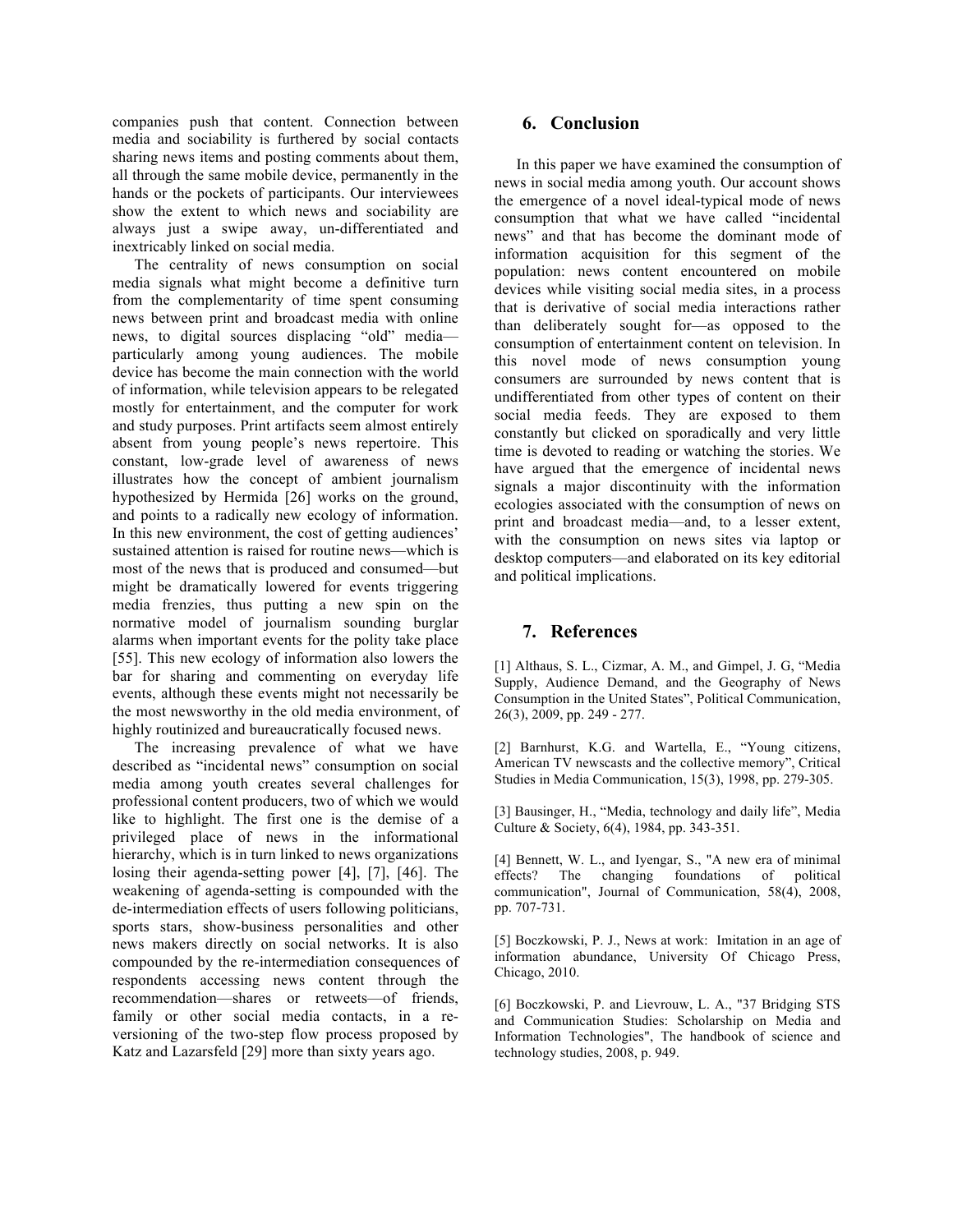[7] Boczkowski, P. J., and Mitchelstein, E., The news gap: When the information preferences of the media and the public diverge, MIT Press, Cambridge, Massachusetts, 2013.

[8] Bogart, L., "Adult conversation about newspaper comics", American Journal of Sociology, 61, 1955, pp. 26- 30.

[9] Bogart, L., Press and Public: Who Reads What, When, Where, and Why in American Newspapers, Lawrence Erlbaum, Hillsdale, NJ, 1989.

[10] Bucholtz, I., "Media Use Among Social Networking Site Users in Latvia", International Journal of Communication, 9, 2015, pp. 2653-2673.

[11] Chan, T. W., and Goldthorpe, J. H., "Social status and newspaper readership", American Journal of Sociology, 112(4), 2007, pp. 1095-1134.

[12] Choi, J., "Why do people use news differently on SNSs? An investigation of the role of motivations, media repertoires, and technology cluster on citizens' news-related activities", Computers in Human Behavior, 54, 2016, pp. 249-256.

[13] Coleman, R., and McCombs, M. "The young and agenda-less? Exploring age-related differences in agenda setting on the youngest generation, baby boomers and the civic generation", Journalism & Mass Communication Quarterly, 84(3), 2007, pp. 495-508.

[14] Dayan, D., and Katz, E., Media Events: The Live Broadcasting of History, Harvard University Press, Cambridge, MA, 1992.

[15] De Waal, E., and Schoenbach, K. "News sites' position in the mediascape: uses, evaluations and media displacement effects over time", New Media & Society, 12(3), 2010, pp. 477-497.

[16] Diddi, A., and LaRose, R., "Getting Hooked on News: Uses and Gratifications and the Formation of News Habits Among College Students in an Internet Environment", Journal of Broadcasting & Electronic Media, 50(2), 2006, pp. 193-210.

[17] Dimmick, J., Chen, Y., and Li, Z., "Competition between the Internet and traditional news media: The gratification-opportunities niche dimension", Journal of Media Economics, 17(1), 2004, pp. 19-33.

[18] Downs, A. An economic theory of democracy, Harper, New York, 1957.

[19] Gans, H. J., Democracy and the News, Oxford University Press, New York, 2004.

[20] Gaskins, B., and Jerit, J., "Internet News: Is It a Replacement for Traditional Media Outlets?", International Journal of Press-Politics, 17(2), 2012, pp. 190-213.

[21] Gauntlett, D., and Hill, A., TV Living: Television, Culture and Everyday Life, Routledge, New York, 1999.

[22] Gentzkow, M., "Valuing new goods in a model with complementarity: Online newspapers", American Economic Review, 97(3), 2007, pp. 713-744.

[23] Gillespie, T., Boczkowski, P. J. and Foot K. A., Media technologies: Essays on communication, materiality, and society, MIT Press, Cambridge, Massachusetts, 2014.

[24] Gottfried, J., and Shearer, E, "News Use Across Social Media Platforms", Pew Research Center, Washington, DC, 2016.

[25] Graber, D., Processing the News: How People Tame the Information Tide, Longman, White Plains, NY, 1984.

[26] Hermida, A., "Twittering the News: The Emergence of Ambient Journalism", Journalism Practice, 4(3), 2010, pp. 297-308.

[27] Hermida, A. Tell everyone: Why we share and why it matters. Doubleday Canada, 2014.

[28] Jensen, K. B., "The politics of polysemy: Television news, everyday consciousness and political action", Media, Culture & Society, 12(1), 1990, pp. 57-77.

[29] Lazarsfeld, P. F., and Katz, E., Personal influence: the part played by people in the flow of mass communications, Glencoe, Illinois, 1955.

[30] Lee, J., Incidental exposure to news: limiting fragmentation in the new media environment (Unpublished doctoral dissertation), University of Texas at Austin, 2008.

[31] Luhmann, N., The reality of the mass media, Stanford University Press, Stanford, California, 2000.

[32] Lull, J., "The social uses of television", Human Communication Research, 6(3), 1980, pp. 197-209.

[33] Lull, J., "How families select television programs: A mass-observational study", Journal of Broadcasting & Electronic Media, 26(4), 1982, pp. 801-11.

[34] Martin, V. B., "Attending the news: A grounded theory about a daily regimen", Journalism, 9(1), 2008, pp. 76-94.

[35] Mitchelstein, E., and Boczkowski, P. J., "Online News Consumption Research: An Assessment of Past Work and an Agenda for the Future", New Media & Society, 12(7), 2010, pp. 1085-1102.

[36] Mitchelstein, E., and Boczkowski, P. J., "Tradition and transformation in online news production and consumption", The Oxford Handbook of Internet Studies, 2013, p. 378.